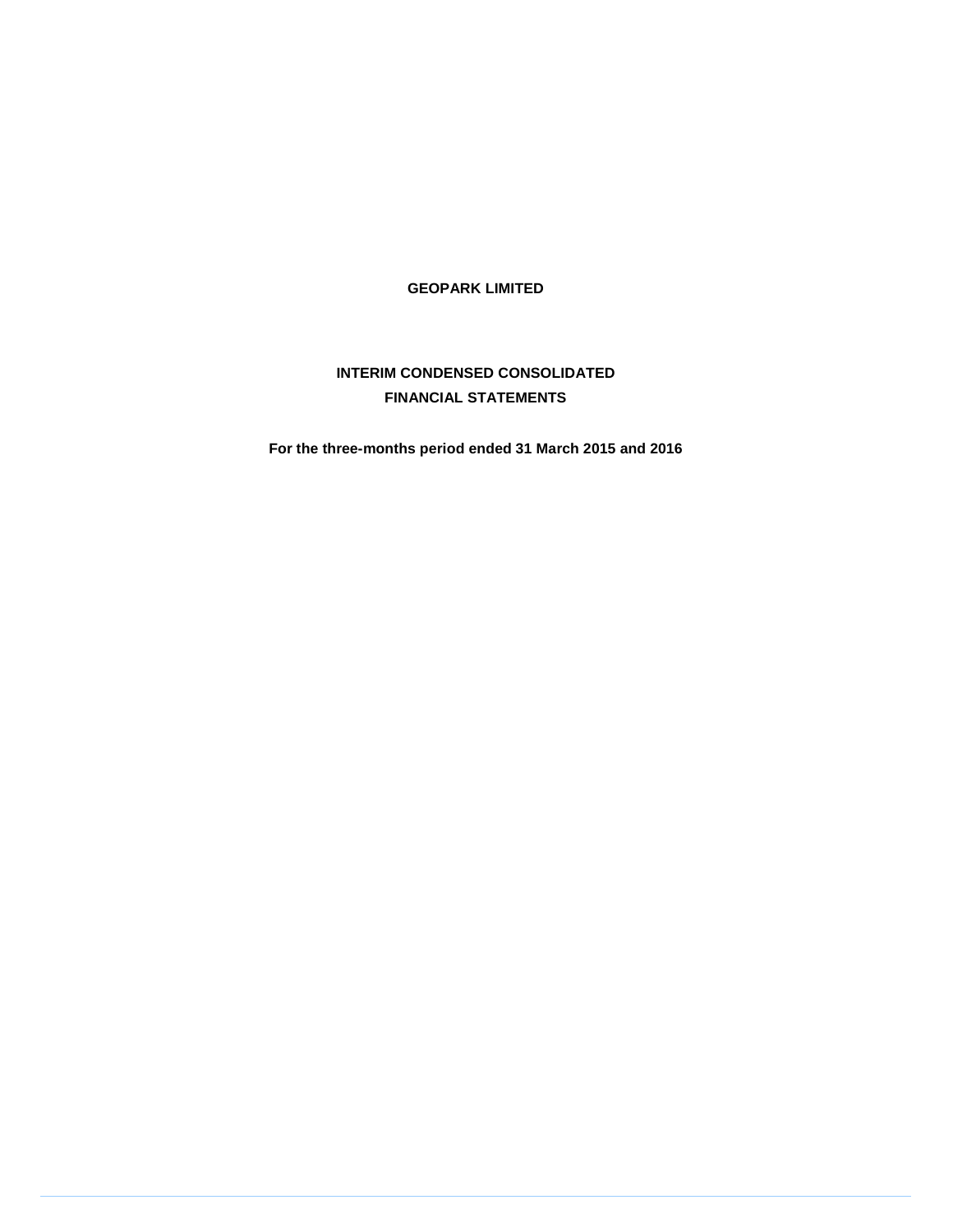# **CONTENTS**

# **Page**

- 3 Consolidated Statement of Income and Consolidated Statement of Comprehensive Income
- 4 Consolidated Statement of Financial Position
- 5 Consolidated Statement of Changes in Equity
- 6 Consolidated Statement of Cash Flow
- 7 Selected explanatory notes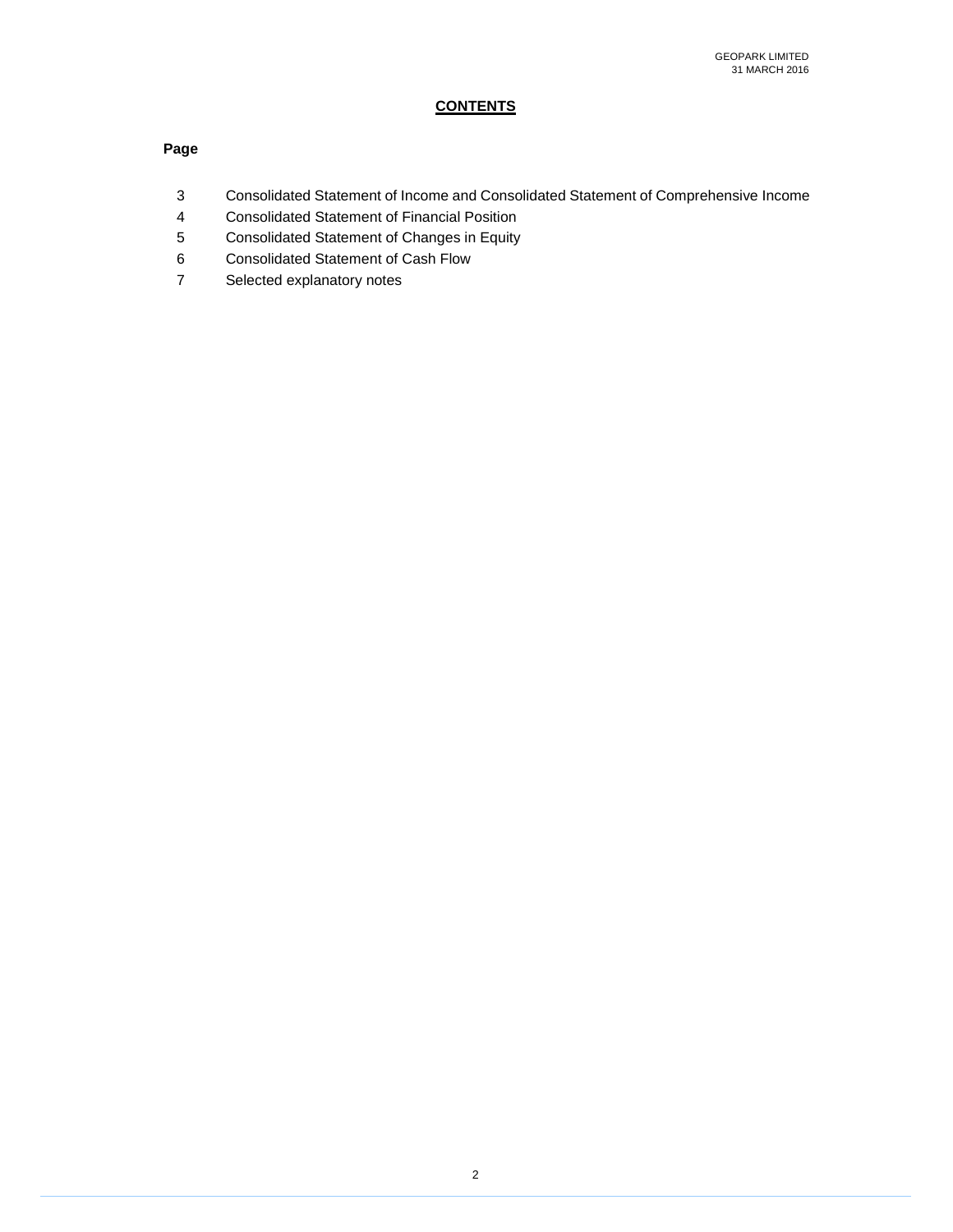# **CONSOLIDATED STATEMENT OF INCOME**

| <b>Amounts in US\$ '000</b>                                                                     | <b>Note</b>    | <b>Three-months</b><br>period ended 31<br><b>March 2016</b><br>(Unaudited) | <b>Three-months</b><br>period ended 31<br><b>March 2015</b><br>(Unaudited) |
|-------------------------------------------------------------------------------------------------|----------------|----------------------------------------------------------------------------|----------------------------------------------------------------------------|
| <b>NET REVENUE</b>                                                                              | 2              | 36,564                                                                     | 54,431                                                                     |
| Production and operating costs                                                                  | 4              | (13, 015)                                                                  | (23, 895)                                                                  |
| Geological and geophysical expenses                                                             | 5              | (2, 354)                                                                   | (2,661)                                                                    |
| Administrative expenses                                                                         | 6              | (7, 484)                                                                   | (9,841)                                                                    |
| Selling expenses                                                                                | $\overline{7}$ | (2,671)                                                                    | (2,307)                                                                    |
| Depreciation                                                                                    |                | (21, 522)                                                                  | (25, 471)                                                                  |
| Other expenses                                                                                  |                | (740)                                                                      | (7, 159)                                                                   |
| <b>OPERATING LOSS</b>                                                                           |                | (11, 222)                                                                  | (16, 903)                                                                  |
| Financial costs                                                                                 | 8              | (8,963)                                                                    | (9,030)                                                                    |
| Foreign exchange income (loss)                                                                  |                | 7,457                                                                      | (19, 746)                                                                  |
| <b>LOSS BEFORE INCOME TAX</b>                                                                   |                | (12, 728)                                                                  | (45, 679)                                                                  |
| Income tax benefit                                                                              |                | 685                                                                        | 9,662                                                                      |
| <b>LOSS FOR THE PERIOD</b>                                                                      |                | (12, 043)                                                                  | (36, 017)                                                                  |
| Attributable to:                                                                                |                |                                                                            |                                                                            |
| Owners of the Company                                                                           |                | (9,255)                                                                    | (32, 656)                                                                  |
| Non-controlling interest                                                                        |                | (2,788)                                                                    | (3,361)                                                                    |
| Losses per share (in US\$) for loss<br>attributable to owners of the Company.<br><b>Basic</b>   |                | (0.15)                                                                     | (0.57)                                                                     |
| Losses per share (in US\$) for loss<br>attributable to owners of the Company.<br><b>Diluted</b> |                | (0.15)                                                                     | (0.57)                                                                     |

### **CONSOLIDATED STATEMENT OF COMPREHENSIVE INCOME**

|                                         | <b>Three-months</b><br>period ended 31<br><b>March 2016</b> | <b>Three-months</b><br>period ended 31<br><b>March 2015</b> |
|-----------------------------------------|-------------------------------------------------------------|-------------------------------------------------------------|
| <b>Amounts in US\$ 000</b>              | (Unaudited)                                                 | (Unaudited)                                                 |
| Loss for the period                     | (12,043)                                                    | (36,017)                                                    |
| Other comprehensive income              |                                                             |                                                             |
| Currency translation differences        | 2.415                                                       | (4,375)                                                     |
| Total comprehensive loss for the period | (9,628)                                                     | (40,392)                                                    |
| Attributable to:                        |                                                             |                                                             |
| Owners of the Company                   | (6,840)                                                     | (37,031)                                                    |
| Non-controlling interest                | (2,788)                                                     | (3,361)                                                     |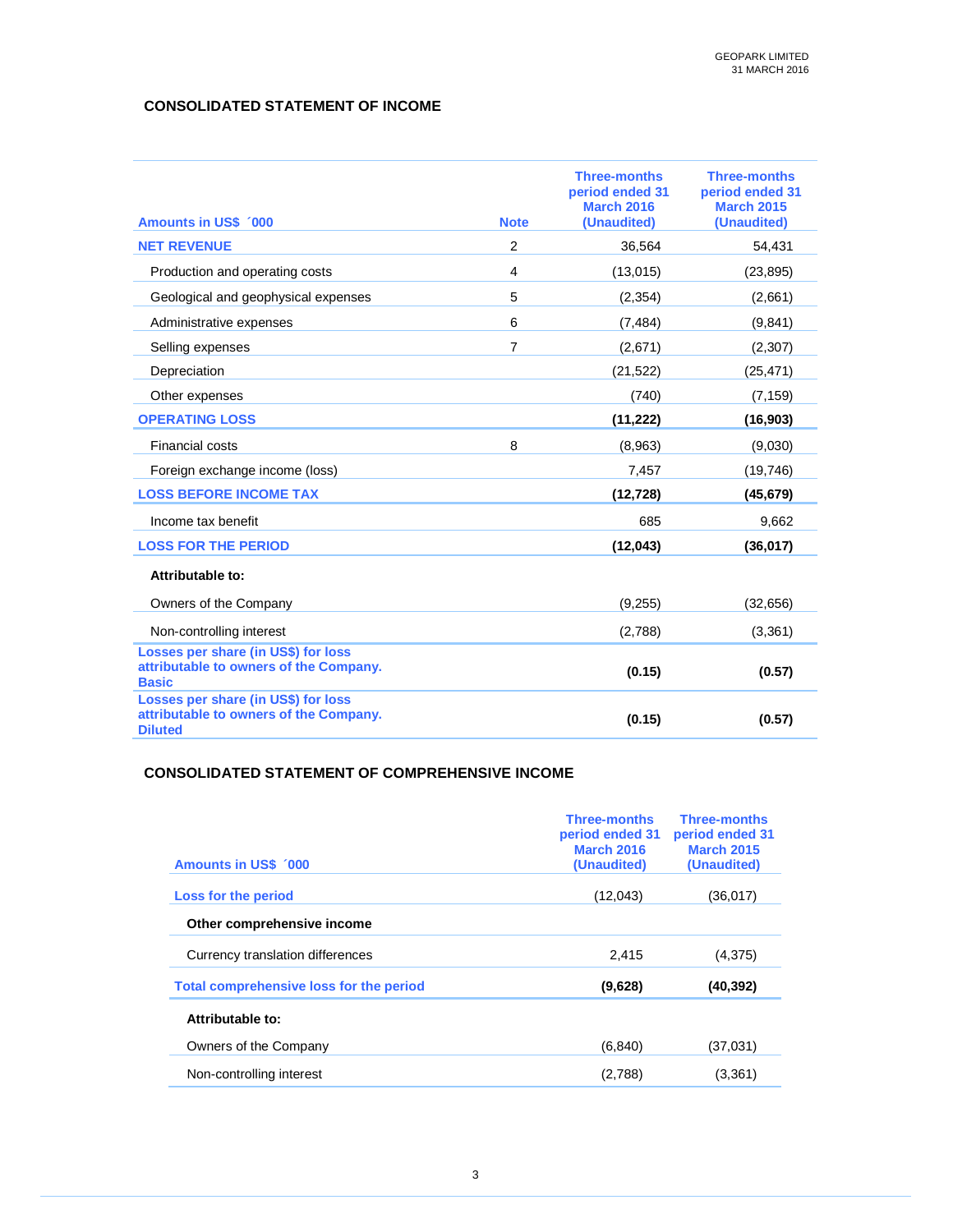# **CONSOLIDATED STATEMENT OF FINANCIAL POSITION**

|                                                        |             | At 31 March |               |
|--------------------------------------------------------|-------------|-------------|---------------|
|                                                        |             | 2016        | Year ended 31 |
| <b>Amounts in US\$ '000</b>                            | <b>Note</b> | (Unaudited) | December 2015 |
| <b>ASSETS</b>                                          |             |             |               |
| <b>NON CURRENT ASSETS</b>                              |             |             |               |
| Property, plant and equipment                          | 9           | 517,453     | 522,611       |
| Prepaid taxes                                          |             | 1,066       | 1,172         |
| Other financial assets                                 |             | 14,701      | 13,306        |
| Deferred income tax asset                              |             | 24,195      | 34,646        |
| Prepayments and other receivables                      |             | 240         | 220           |
| <b>TOTAL NON CURRENT ASSETS</b>                        |             | 557,655     | 571,955       |
| <b>CURRENT ASSETS</b>                                  |             |             |               |
| Inventories                                            |             | 3,644       | 4,264         |
| Trade receivables                                      |             | 14,447      | 13,480        |
| Prepayments and other receivables                      |             | 8,524       | 11,057        |
| Prepaid taxes                                          |             | 20,071      | 19,195        |
| Other financial assets                                 |             | 1,123       | 1,118         |
| Cash at bank and in hand                               |             | 71,585      | 82,730        |
| <b>TOTAL CURRENT ASSETS</b>                            |             | 119,394     | 131,844       |
|                                                        |             |             |               |
| <b>TOTAL ASSETS</b>                                    |             | 677,049     | 703,799       |
| <b>EQUITY</b>                                          |             |             |               |
| Equity attributable to owners of the<br><b>Company</b> |             |             |               |
| Share capital                                          | 10          | 60          | 59            |
| Share premium                                          |             | 233,567     | 232,005       |
| Reserves                                               |             | 125,431     | 123,016       |
| <b>Accumulated losses</b>                              |             | (218, 797)  | (208, 428)    |
| <b>Attributable to owners of the Company</b>           |             | 140,261     | 146,652       |
| <b>Non-controlling interest</b>                        |             | 50,768      | 53,515        |
| <b>TOTAL EQUITY</b>                                    |             | 191,029     | 200,167       |
| <b>LIABILITIES</b>                                     |             |             |               |
| <b>NON CURRENT LIABILITIES</b>                         |             |             |               |
| Borrowings                                             | 11          | 332,357     | 343,248       |
| Provisions and other long-term liabilities             | 12          | 43,788      | 42,450        |
| Deferred income tax liability                          |             | 4,041       | 16,955        |
| Trade and other payables                               | 13          | 25,556      | 19,556        |
| <b>TOTAL NON CURRENT LIABILITIES</b>                   |             | 405,742     | 422,209       |
| <b>CURRENT LIABILITIES</b>                             |             |             |               |
| <b>Borrowings</b>                                      | 11          | 30,656      | 35,425        |
| Current income tax liabilities                         |             | 230         | 208           |
| Trade and other payables                               | 13          | 49,392      | 45,790        |
| <b>TOTAL CURRENT LIABILITIES</b>                       |             | 80,278      | 81,423        |
| <b>TOTAL LIABILITIES</b>                               |             | 486,020     | 503,632       |
|                                                        |             |             |               |
| <b>TOTAL EQUITY AND LIABILITIES</b>                    |             | 677,049     | 703,799       |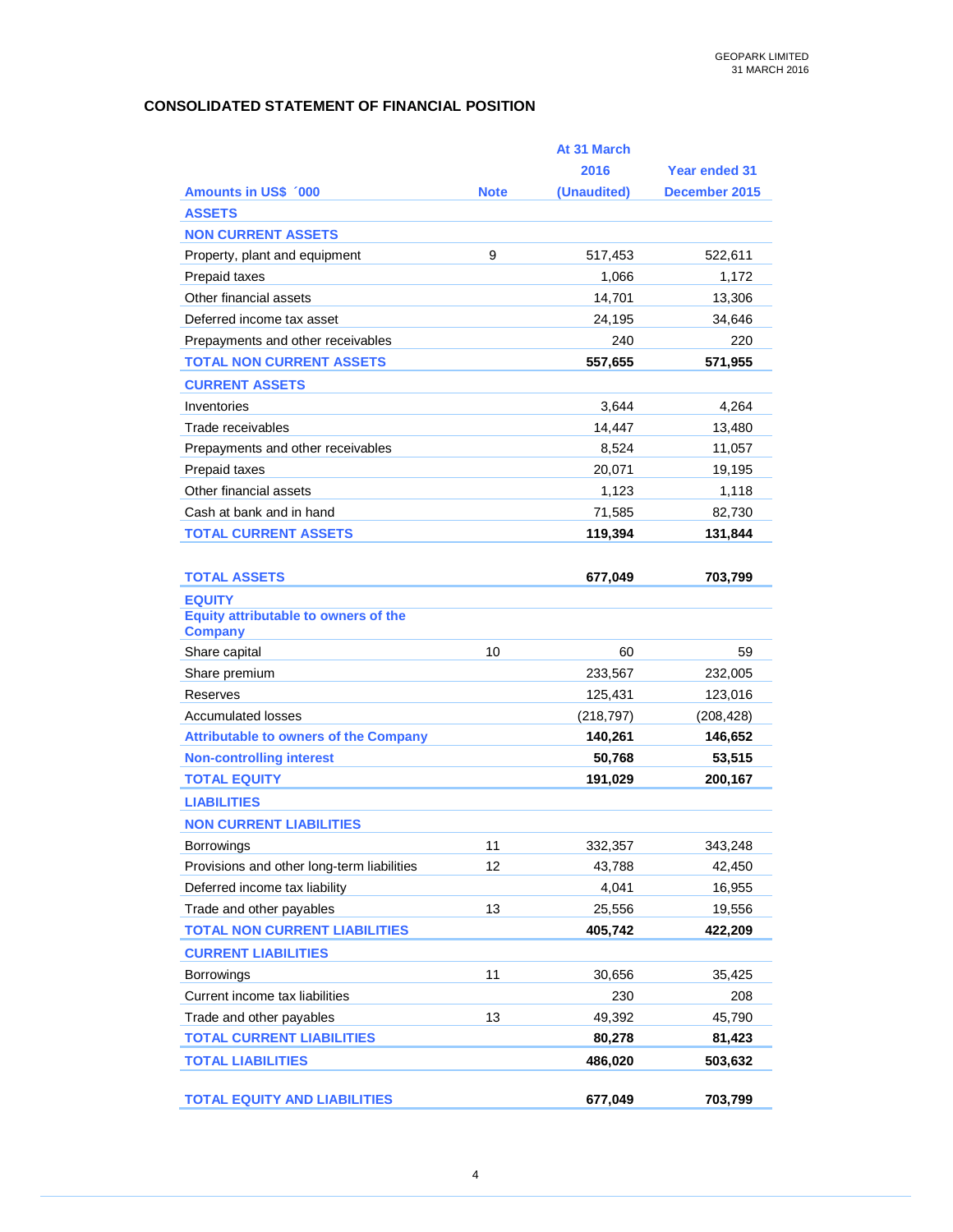### **CONSOLIDATED STATEMENT OF CHANGES IN EQUITY**

| <b>Amount in US\$ '000</b>                                     | <b>Share</b><br><b>Capital</b> | <b>Share</b><br><b>Premium</b> | <b>Other</b><br><b>Reserve</b> | <b>Translation</b><br><b>Reserve</b> | <b>Accumulated</b><br><b>losses</b> | Non-<br>controlling<br><b>Interest</b> | <b>Total</b> |
|----------------------------------------------------------------|--------------------------------|--------------------------------|--------------------------------|--------------------------------------|-------------------------------------|----------------------------------------|--------------|
| Equity at 1 January 2015                                       | 58                             | 210,886                        | 127,527                        | (3,510)                              | 40,596                              | 103,569                                | 479,126      |
| Comprehensive income:                                          |                                |                                |                                |                                      |                                     |                                        |              |
| Loss for the three - months period                             |                                |                                |                                |                                      | (32, 656)                           | (3,361)                                | (36, 017)    |
| Currency translation differences                               | $\blacksquare$                 |                                | $\sim$                         | (4,375)                              |                                     |                                        | (4, 375)     |
| Total comprehensive loss for the period<br>ended 31 March 2015 |                                |                                |                                | (4, 375)                             | (32, 656)                           | (3,361)                                | (40, 392)    |
| Transactions with owners:                                      |                                |                                |                                |                                      |                                     |                                        |              |
| Share-based payment                                            |                                | 198                            |                                |                                      | 1,003                               |                                        | 1,201        |
| Repurchase of shares                                           | $\blacksquare$                 | (962)                          |                                |                                      |                                     | $\blacksquare$                         | (962)        |
|                                                                | ٠                              | (764)                          |                                |                                      | 1,003                               |                                        | 239          |
| <b>Balance at 31 March 2015 (Unaudited)</b>                    | 58                             | 210,122                        | 127,527                        | (7, 885)                             | 8,943                               | 100,208                                | 438,973      |
| <b>Balance at 31 December 2015</b>                             | 59                             | 232,005                        | 127,527                        | (4, 511)                             | (208, 428)                          | 53,515                                 | 200,167      |
| Comprehensive income:                                          |                                |                                |                                |                                      |                                     |                                        |              |
| Loss for the three – months period                             |                                |                                |                                |                                      | (9,255)                             | (2,788)                                | (12,043)     |
| Currency translation differences                               |                                |                                | $\sim$                         | 2,415                                |                                     |                                        | 2,415        |
| Total comprehensive loss for the period<br>ended 31 March 2016 |                                |                                | ۰                              | 2,415                                | (9,255)                             | (2,788)                                | (9,628)      |
| Transactions with owners:                                      |                                |                                |                                |                                      |                                     |                                        |              |
| Share-based payment                                            | 1                              | 1,562                          |                                |                                      | (1, 114)                            | 41                                     | 490          |
|                                                                | 1                              | 1,562                          | ۰                              |                                      | (1, 114)                            | 41                                     | 490          |
| <b>Balance at 31 March 2016 (Unaudited)</b>                    | 60                             | 233,567                        | 127,527                        | (2,096)                              | (218, 797)                          | 50,768                                 | 191,029      |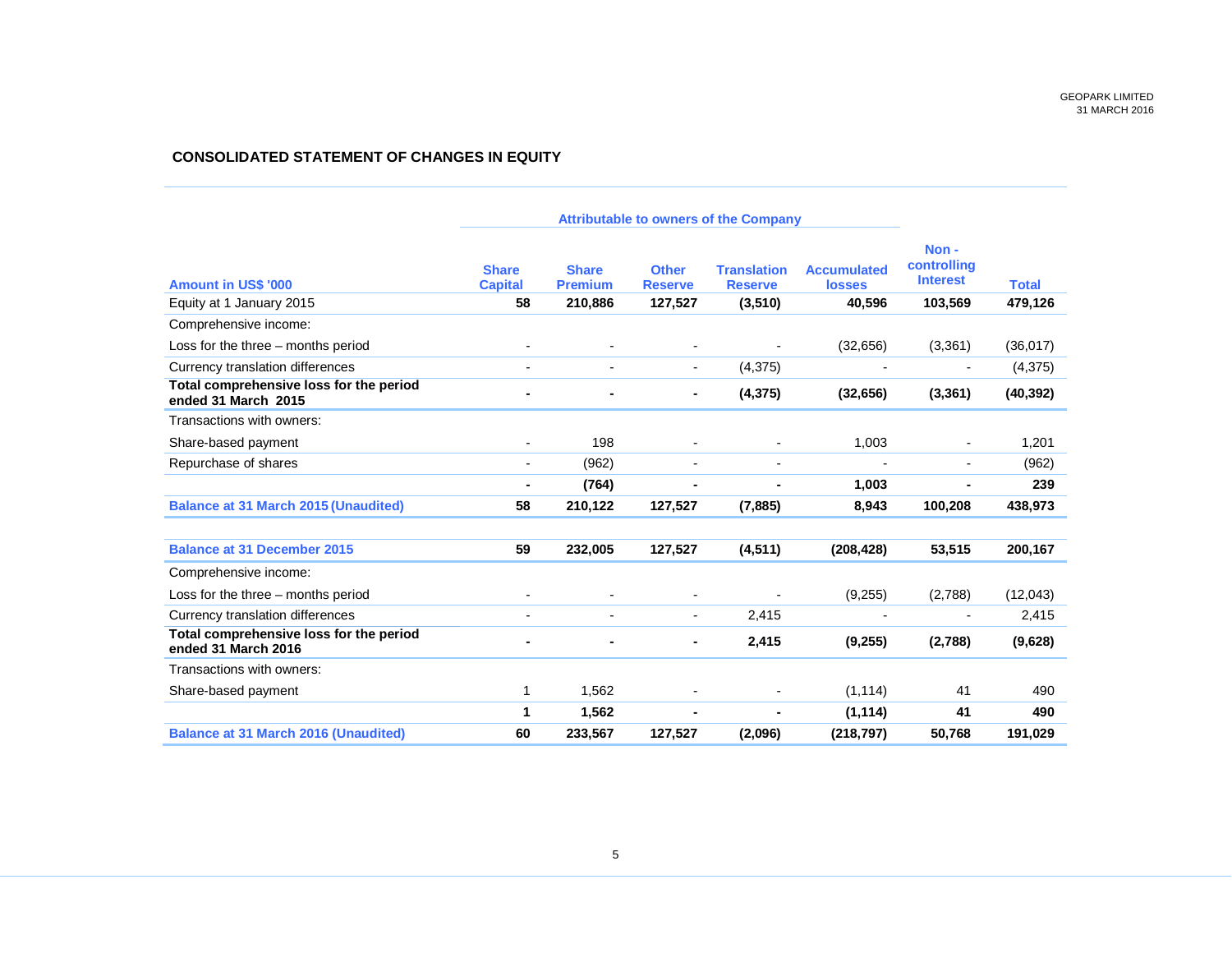# **CONSOLIDATED STATEMENT OF CASH FLOW**

|                                                               | <b>Three-months</b>  | <b>Three-months</b>  |
|---------------------------------------------------------------|----------------------|----------------------|
|                                                               | period ended         | period ended         |
|                                                               | <b>31 March 2016</b> | <b>31 March 2015</b> |
| <b>Amounts in US\$ '000</b>                                   | (Unaudited)          | (Unaudited)          |
| <b>Cash flows from operating activities</b>                   |                      |                      |
| Loss for the period                                           | (12,043)             | (36, 017)            |
| <b>Adjustments for:</b>                                       |                      |                      |
| Income tax benefit                                            | (685)                | (9,662)              |
| Depreciation                                                  | 21,522               | 25,471               |
| Amortisation of other long-term liabilities                   | (146)                | (99)                 |
| Accrual of borrowing's interests                              | 6,970                | 7,025                |
| Unwinding of long-term liabilities                            | 845                  | 714                  |
| Accrual of share-based payment                                | 490                  | 1,201                |
| Foreign exchange (income) loss                                | (7, 457)             | 19,746               |
| Customer advance payments                                     | 10,000               |                      |
| Change in working capital                                     | 423                  | (17,806)             |
| Cash flows from / (used in) operating activities - net        | 19,919               | (9, 427)             |
| <b>Cash flows from investing activities</b>                   |                      |                      |
| Purchase of property, plant and equipment                     | (8, 350)             | (12, 303)            |
| Cash flows used in investing activities - net                 | (8, 350)             | (12, 303)            |
| <b>Cash flows from financing activities</b>                   |                      |                      |
| Proceeds from borrowings                                      | 186                  |                      |
| Proceeds from loans from related parties                      |                      | 2,400                |
| Principal paid                                                | (10,070)             | (25)                 |
| Repurchase of shares                                          |                      | (962)                |
| Interest paid                                                 | (12, 810)            | (13,040)             |
| Cash flows used in financing activities - net                 | (22, 694)            | (11, 627)            |
| Net decrease in cash and cash equivalents                     | (11, 125)            | (33, 357)            |
| Cash and cash equivalents at 1 January                        | 82,730               | 127,672              |
| Currency translation differences                              | (20)                 | (2,913)              |
| Cash and cash equivalents at the end of the period            | 71,585               | 91,402               |
| Ending Cash and cash equivalents are specified as<br>follows: |                      |                      |
| Cash in banks                                                 | 71,572               | 91,389               |
| Cash in hand                                                  | 13                   | 13                   |
| <b>Cash and cash equivalents</b>                              | 71,585               | 91,402               |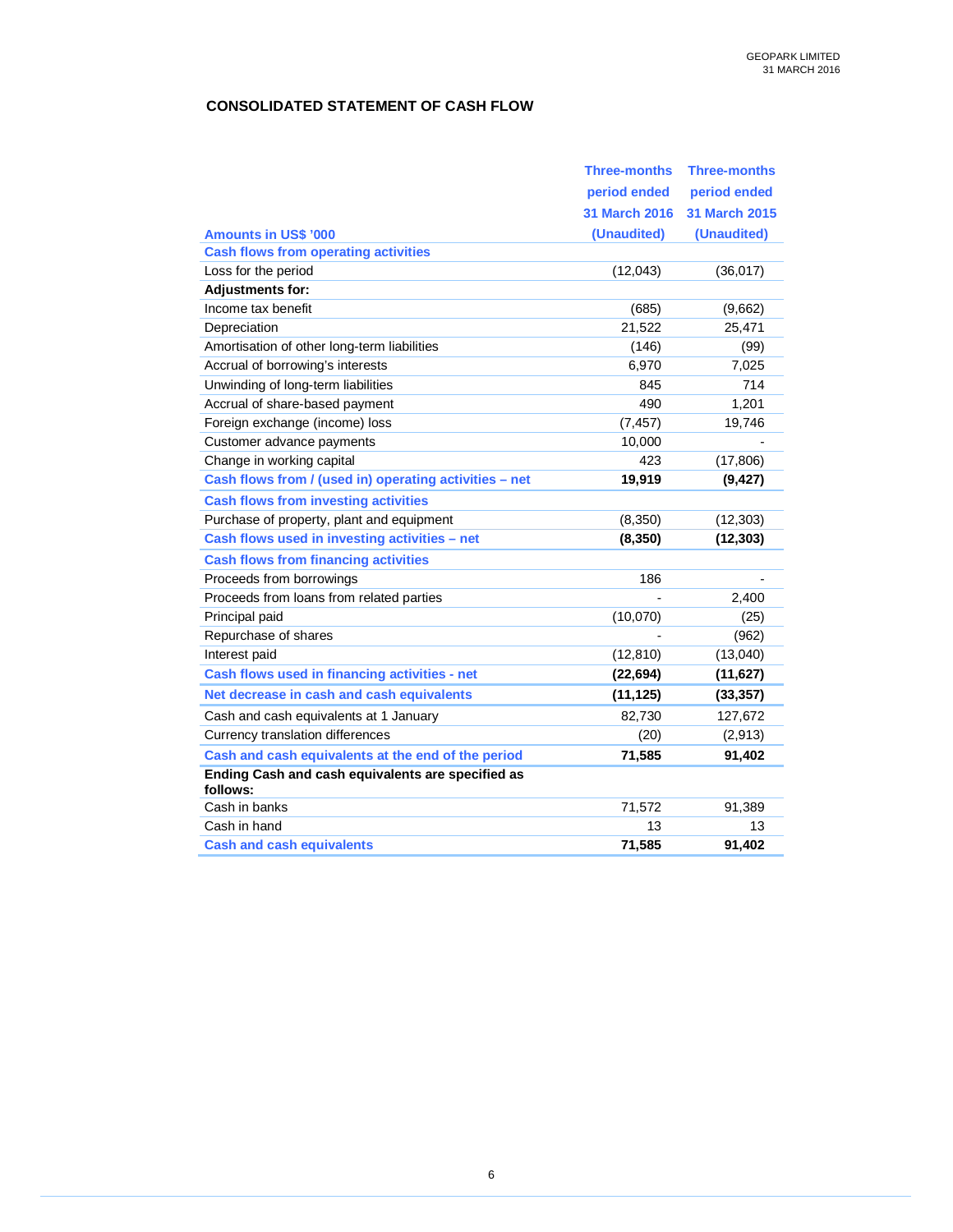# **SELECTED EXPLANATORY NOTES**

### **Note 1**

### **General information**

GeoPark Limited (the Company) is a company incorporated under the law of Bermuda. The Registered Office address is Cumberland House, 9th Floor, 1 Victoria Street, Hamilton HM11, Bermuda.

The principal activity of the Company and its subsidiaries ("the Group") are exploration, development and production for oil and gas reserves in Chile, Colombia, Brazil, Peru and Argentina.

This consolidated interim financial report was authorised for issue by the Board of Directors on 9 May 2016.

### **Basis of Preparation**

The consolidated interim financial report of GeoPark Limited is presented in accordance with IAS 34 "Interim Financial Reporting". It does not include all of the information required for full annual financial statements, and should be read in conjunction with the annual financial statements as at and for the years ended 31 December 2014 and 2015, which have been prepared in accordance with IFRS.

The consolidated interim financial report has been prepared in accordance with the accounting policies applied in the most recent annual financial statements. For further information please refer to GeoPark Limited's consolidated financial statements for the year ended 31 December 2015.

Taxes on income in the interim periods are accrued using the tax rate that would be applicable to expected total annual profit or loss.

The activities of the Company are not subject to significant seasonal changes.

#### **Estimates**

The preparation of interim financial information requires the use of certain critical accounting estimates. It also requires management to exercise its judgement in the process of applying the Group's accounting policies. Actual results may differ from these estimates.

In preparing these condensed consolidated interim financial statements, the significant judgements made by management in applying the group's accounting policies and the key sources of estimation uncertainty were the same as those that applied to the consolidated financial statements for the year ended 31 December 2015.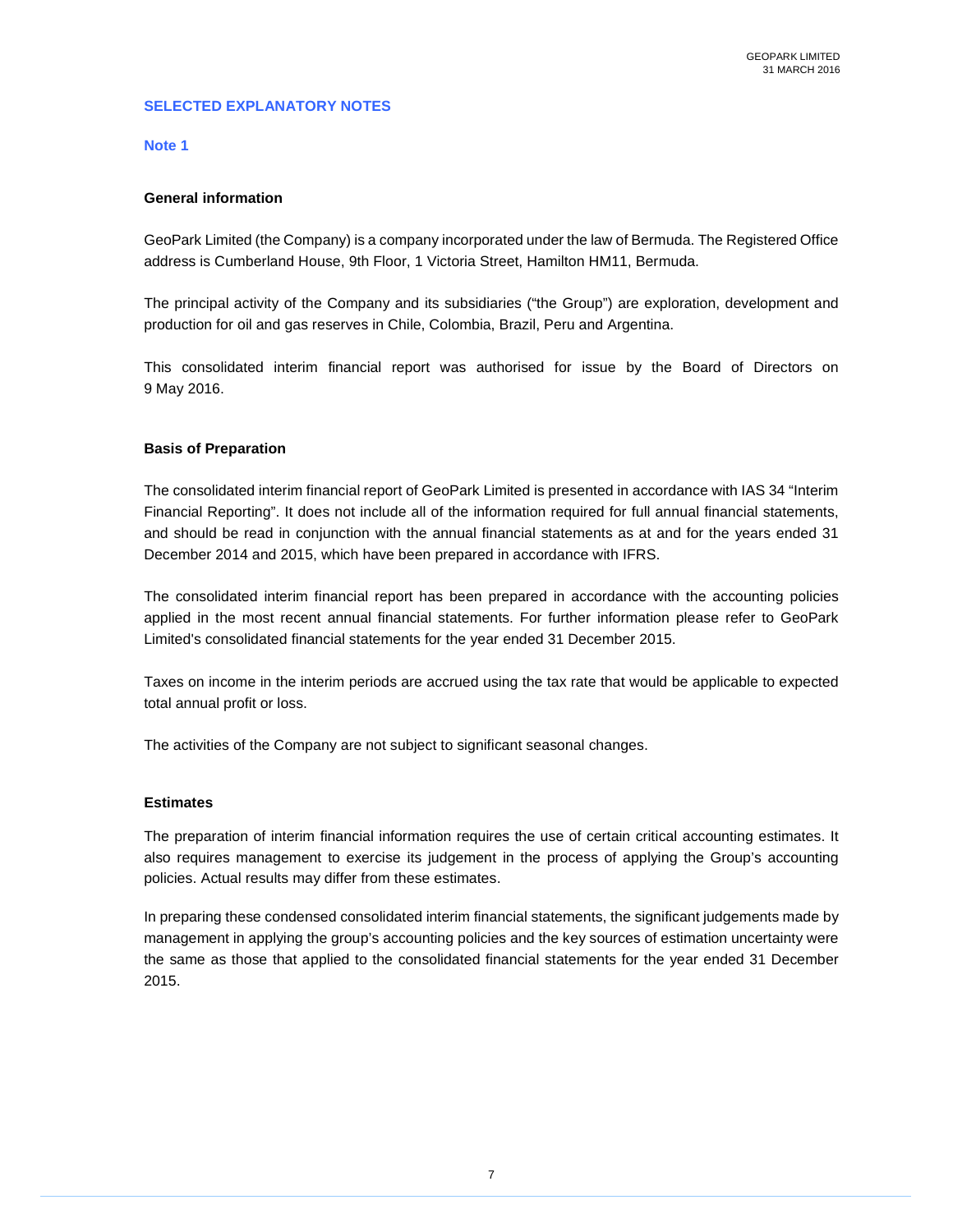### **Note 1 (Continued)**

### **Financial risk management**

The Company's activities expose it to a variety of financial risks: currency risk, price risk, credit riskconcentration, funding and liquidity risk, interest risk and capital risk. The interim condensed consolidated financial statements do not include all financial risk management information and disclosures required in the annual financial statements, and should be read in conjunction with the Company's annual financial statements as at 31 December 2015.

There have been no changes in the risk management since year end or in any risk management policies.

### **Subsidiary undertakings**

The following chart illustrates the Group structure as of 31 March 2016 (\*):



(\*) LG International is not a subsidiary, it is Non-controlling interest.

There have been no changes in the Group structure year end.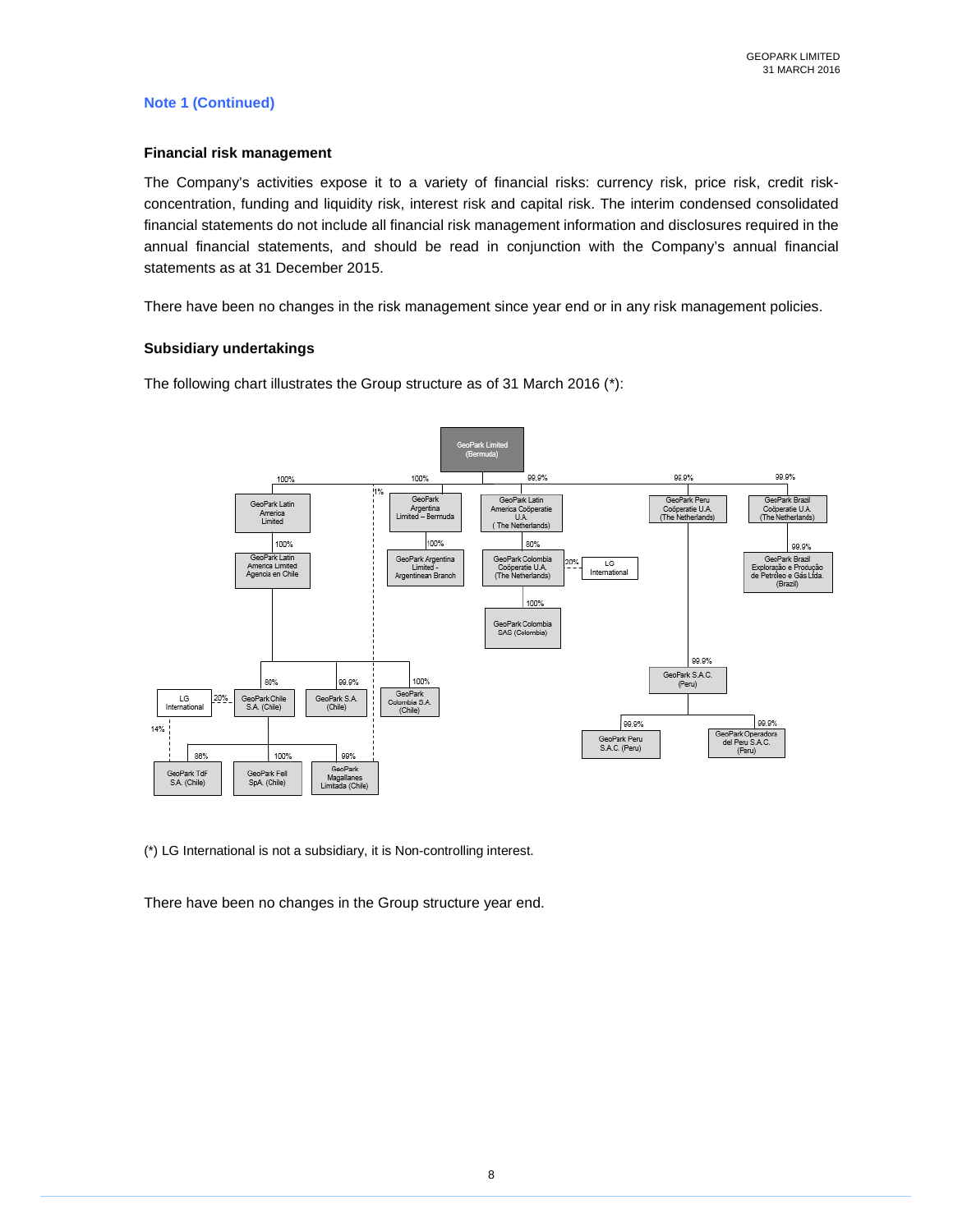# **Note 1 (Continued)**

### **Subsidiary undertakings (Continued)**

Details of the subsidiaries and joint operations of the Company are set out below:

|                  | Name and registered office                                            | <b>Ownership interest</b> |
|------------------|-----------------------------------------------------------------------|---------------------------|
| Subsidiaries     | GeoPark Argentina Limited - Bermuda                                   | 100%                      |
|                  | GeoPark Argentina Limited - Argentinean Branch                        | 100% (a)                  |
|                  | GeoPark Latin America Limited                                         | 100%                      |
|                  | GeoPark Latin America Limited - Agencia en Chile                      | $100\%$ (a)               |
|                  | GeoPark S.A. (Chile)                                                  | 100% (a) (b)              |
|                  | GeoPark Brazil Exploração y Produção de Petróleo e Gás Ltda. (Brazil) | 100% (a)                  |
|                  | GeoPark Chile S.A. (Chile)                                            | 80% (a) (c)               |
|                  | GeoPark Fell S.p.A. (Chile)                                           | $80\%$ (a) (c)            |
|                  | GeoPark Magallanes Limitada (Chile)                                   | $80\%$ (a) (c)            |
|                  | GeoPark TdF S.A. (Chile)                                              | 68.8% (a) (d)             |
|                  | GeoPark Colombia S.A. (Chile)                                         | $100\%$ (a)               |
|                  | GeoPark Colombia SAS (Colombia)                                       | $100\%$ (a)               |
|                  | GeoPark Brazil S.p.A. (Chile)                                         | $100\%$ (a) (b)           |
|                  | GeoPark Latin America Coöperatie U.A. (The Netherlands)               | 100%                      |
|                  | GeoPark Colombia Coöperatie U.A. (The Netherlands)                    | $80\%$ (a) (c)            |
|                  | GeoPark S.A.C. (Peru)                                                 | $100\%$ (a)               |
|                  | GeoPark Perú S.A.C. (Peru)                                            | 100% (a)                  |
|                  | GeoPark Operadora del Perú S.A.C. (Peru)                              | 100% (a)                  |
|                  | GeoPark Peru Coöperatie U.A. (The Netherlands)                        | 100%                      |
|                  | GeoPark Brazil Coöperatie U.A. (The Netherlands)                      | 100%                      |
|                  | GeoPark Colombia E&P S.A.(Panama)                                     | 100% (b)                  |
| Joint operations | Tranquilo Block (Chile)                                               | $50\%$ (e)                |
|                  | Flamenco Block (Chile)                                                | 50% (e)                   |
|                  | Campanario Block (Chile)                                              | 50% (e)                   |
|                  | Isla Norte Block (Chile)                                              | 60% (e)                   |
|                  | Llanos 17 Block (Colombia)                                            | 36.84%                    |
|                  | Yamu/Carupana Block (Colombia)                                        | 89.5%/100% (e)            |
|                  | Llanos 34 Block (Colombia)                                            | 45% (e)                   |
|                  | Llanos 32 Block (Colombia)                                            | 10%                       |
|                  | CPO-4 Block (Colombia)                                                | 50% (e)                   |
|                  | Puelen (Argentina)                                                    | 18%                       |
|                  | Sierra del Nevado (Argentina)                                         | 18%                       |
|                  | CN-V (Argentina)                                                      | 50%                       |
|                  | Manati Field (Brazil)                                                 | 10%                       |
|                  |                                                                       |                           |

(a) Indirectly owned.

(b) Dormant companies.

- (c) LG International has 20% interest.
- (d) LG International has 20% interest through GeoPark Chile S.A. and a 14% direct interest, totaling 31.2%.
- (e) GeoPark is the operator in all blocks.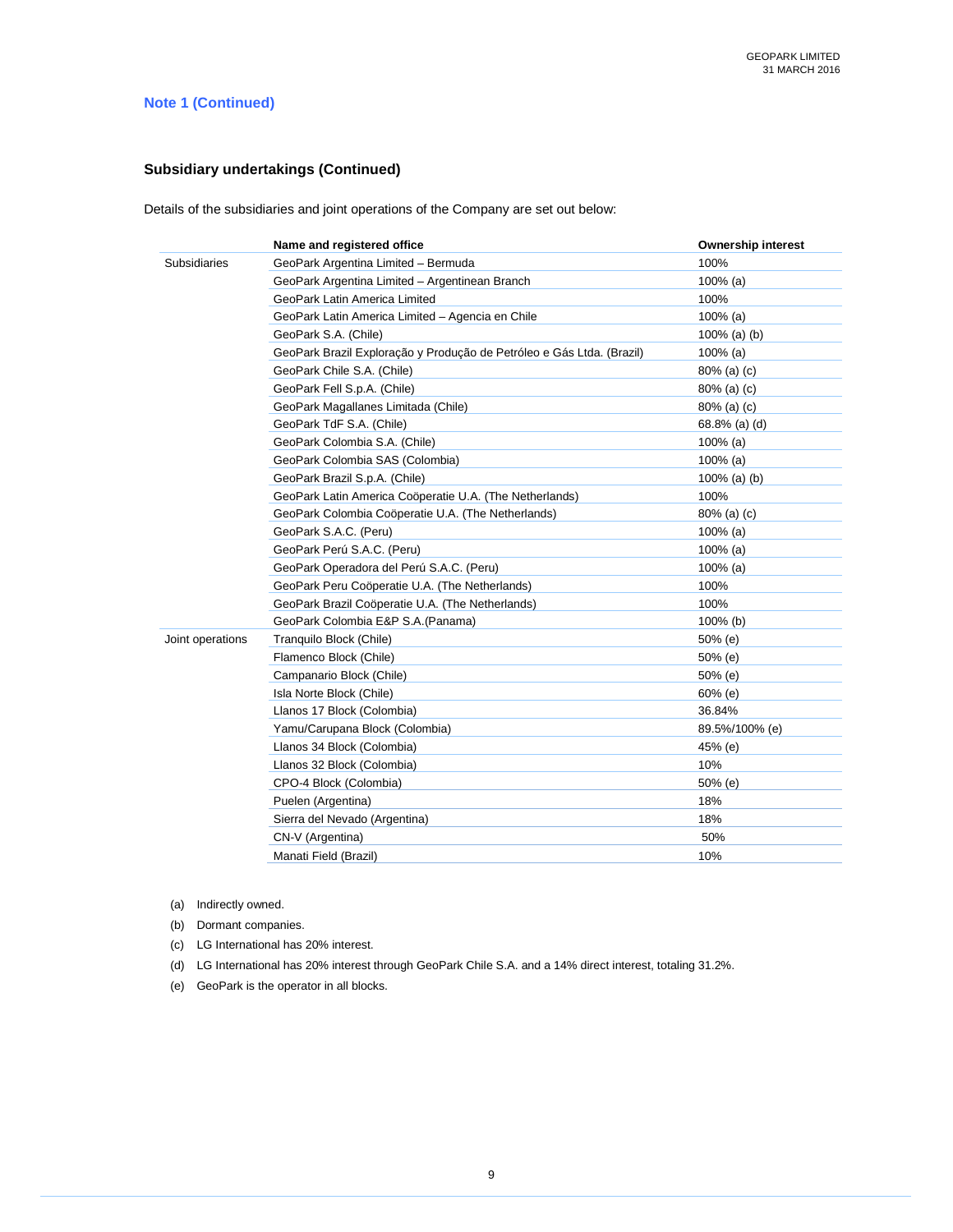# **Net Revenue**

| <b>Three-months</b> | <b>Three-months</b> |
|---------------------|---------------------|
| period ended 31     | period ended 31     |
| <b>March 2016</b>   | <b>March 2015</b>   |
|                     |                     |
| 23,169              | 40,793              |
| 13,395              | 13,638              |
| 36,564              | 54,431              |
|                     |                     |

### **Note 3**

#### **Segment Information**

Operating segments are reported in a manner consistent with the internal reporting provided to the chief operating decision-maker. The chief operating decision-maker, who is responsible for allocating resources and assessing performance of the operating segments, has been identified as the Executive Committee. This committee is integrated by the CEO, COO, CFO and managers in charge of the Geoscience, Operations, Corporate Governance, Finance and People departments. This committee reviews the Group's internal reporting in order to assess performance and allocate resources. Management has determined the operating segments based on these reports.

The committee considers the business from a geographic perspective. Since 1 January 2015, the committee has changed the disclosure of certain elements of performance to be more comparable with other companies in the market and also to better follow up the performance of the business. This change impacts the segment information because gross profit or loss is no longer shown but no impact is generated in the measure of segment profit and loss.

The Executive Committee assesses the performance of the operating segments based on a measure of Adjusted EBITDA. Adjusted EBITDA is defined as profit for the period before net finance cost, income tax, depreciation, amortization, certain non-cash items such as impairments and write-offs of unsuccessful efforts, accrual of share-based payment and other non recurring events. Operating Netback is equivalent to Adjusted EBITDA before cash expenses included in Administrative, Geological and Geophysical and Other operating expenses. Other information provided, except as noted below, to the Executive Committee is measured in a manner consistent with that in the financial statements.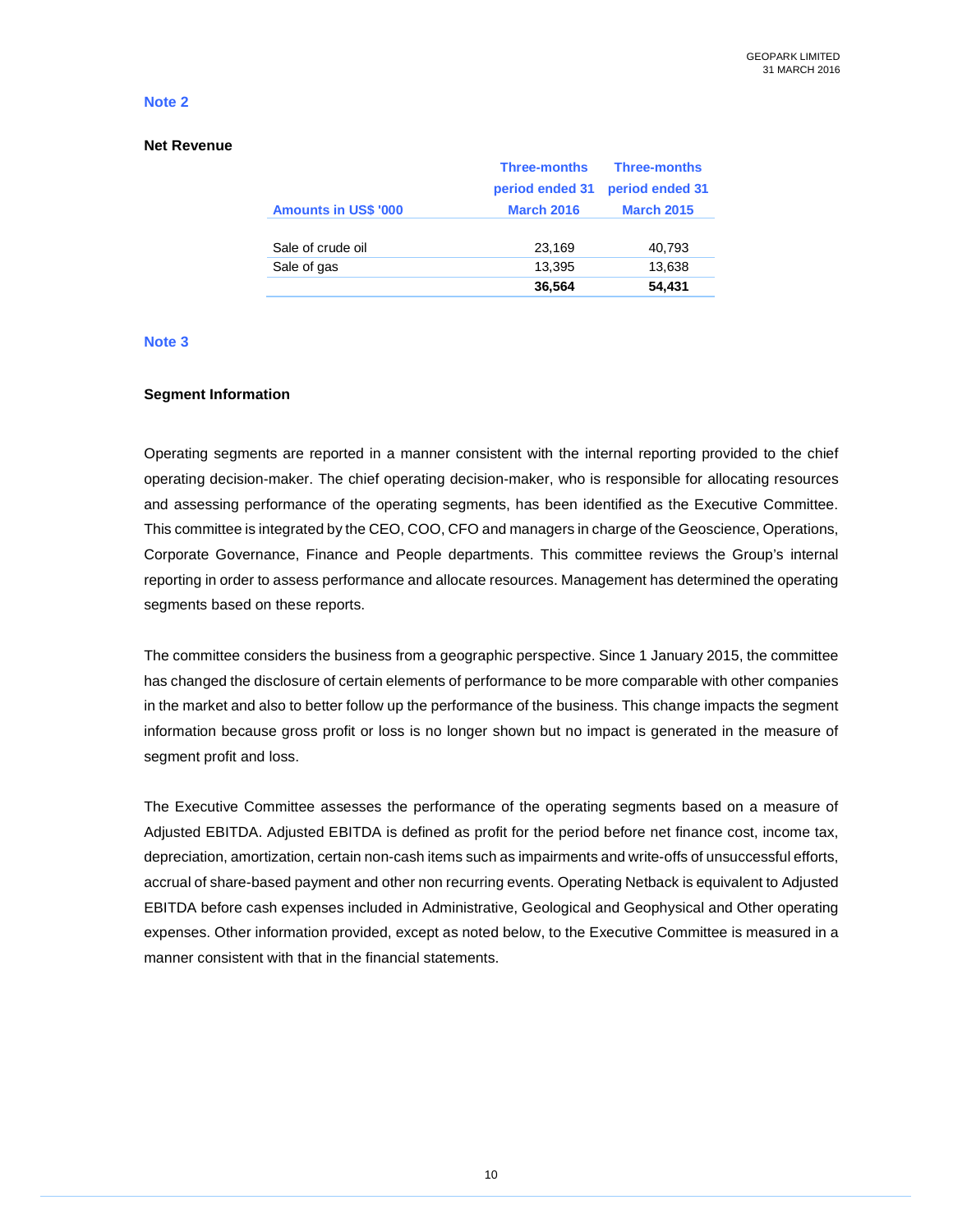# **Note 3 (Continued)**

# **Segment Information (Continued)**

# Three-months period ended 31 March 2016

| <b>Amounts in US\$ '000</b>    | <b>Total</b> | <b>Colombia</b>          | <b>Chile</b> | <b>Brazil</b>            | <b>Argentina</b>         | Peru                     | <b>Corporate</b> |
|--------------------------------|--------------|--------------------------|--------------|--------------------------|--------------------------|--------------------------|------------------|
| Net Revenue                    | 36,564       | 19,038                   | 9,201        | 8,325                    | ۰                        | ٠                        |                  |
| Sale of crude oil              | 23,169       | 19,038                   | 3,959        | 172                      | ۰                        | ٠                        |                  |
| Sale of gas                    | 13,395       | $\overline{\phantom{a}}$ | 5,242        | 8,153                    | $\overline{\phantom{a}}$ | ٠                        |                  |
| Production and operating costs | (13,015)     | (5, 849)                 | (5, 195)     | (1, 971)                 | ۰                        | ۰                        |                  |
| Royalties                      | (1,756)      | (640)                    | (359)        | (757)                    | -                        | $\overline{\phantom{a}}$ |                  |
| <b>Transportation costs</b>    | (757)        | (367)                    | (390)        | $\overline{\phantom{a}}$ | ۰                        | $\overline{\phantom{a}}$ |                  |
| Share-based payment            | (80)         | (63)                     | (17)         | $\overline{\phantom{a}}$ | -                        | $\overline{\phantom{a}}$ |                  |
| Other costs                    | (10, 422)    | (4,779)                  | (4, 429)     | (1,214)                  | ٠                        | $\overline{\phantom{a}}$ |                  |
| Depreciation                   | (21, 522)    | (8, 473)                 | (9,050)      | (3, 917)                 | (49)                     | (33)                     |                  |
| Operating (Loss) / Profit      | (11, 222)    | (1, 946)                 | (7,796)      | 1,328                    | 82                       | (819)                    | (2,071)          |
| <b>Adjusted EBITDA</b>         | 11,553       | 6,618                    | 1,289        | 5,358                    | 804                      | (769)                    | (1,747)          |

# Three-months period ended 31 March 2015

| <b>Amounts in US\$ '000</b>    | Total     | <b>Colombia</b>          | <b>Chile</b> | <b>Brazil</b> | <b>Argentina</b>         | Peru    | <b>Corporate</b>         |
|--------------------------------|-----------|--------------------------|--------------|---------------|--------------------------|---------|--------------------------|
| Net Revenue                    | 54,431    | 30,745                   | 13,901       | 9,415         | 370                      | ۰       |                          |
| Sale of crude oil              | 40,793    | 30,745                   | 9,423        | 255           | 370                      | ٠       |                          |
| Sale of gas                    | 13,638    | $\overline{\phantom{a}}$ | 4,478        | 9,160         | $\overline{\phantom{a}}$ | ٠       | $\overline{\phantom{a}}$ |
| Production and operating costs | (23, 895) | (11, 497)                | (10, 048)    | (1, 864)      | (482)                    |         | (4)                      |
| Royalties                      | (2,083)   | (790)                    | (622)        | (643)         | (28)                     | ٠       |                          |
| <b>Transportation costs</b>    | (1, 482)  | (631)                    | (851)        |               | ٠                        | ٠       |                          |
| Share-based payment            | (1)       | (38)                     | 85           | ٠             | (44)                     | ٠       | (4)                      |
| Other costs                    | (20, 329) | (10,038)                 | (8,660)      | (1,221)       | (410)                    |         |                          |
| Depreciation                   | (25, 471) | (11, 110)                | (10, 807)    | (3, 473)      | (50)                     | (31)    |                          |
| Operating (Loss) / Profit      | (16,903)  | 3,788                    | (16, 183)    | 3,150         | (2, 174)                 | (1,092) | (4, 392)                 |
| <b>Adjusted EBITDA</b>         | 16,841    | 16,303                   | (45)         | 6,960         | (1,014)                  | (1,014) | (4, 349)                 |

| <b>Total Assets</b> | Гоtal   | Colombia | Chile   | Brazil  | Araentina | Peru  | Corporate |
|---------------------|---------|----------|---------|---------|-----------|-------|-----------|
| 31 March 2016       | 677.049 | 154.661  | 368.512 | 97.338  | 2.749     | 5.016 | 48.773    |
| 31 December 2015    | 703.799 | 153.071  | 381.143 | 114.974 | 3.181     | 4.287 | 47.143    |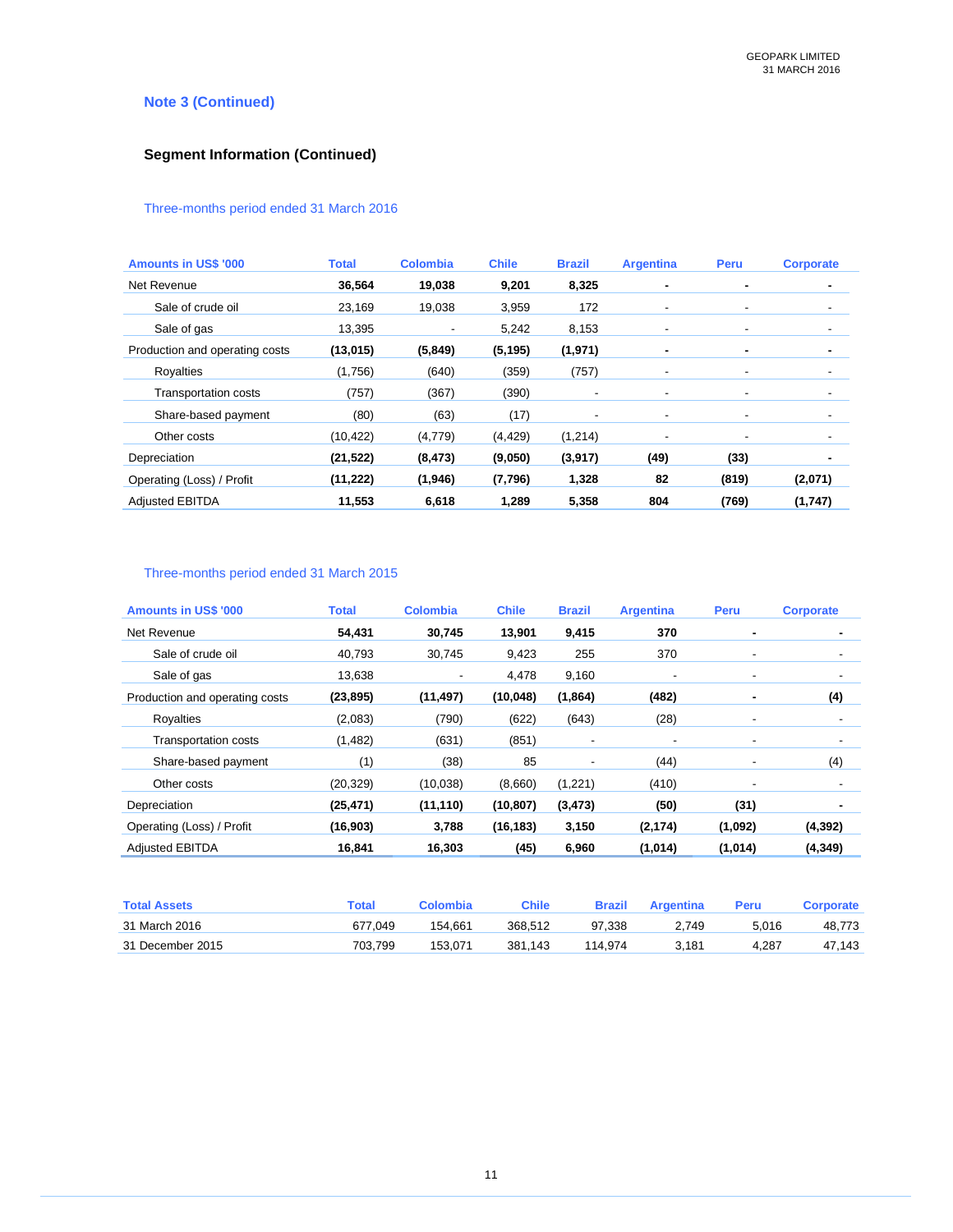### **Note 3 (Continued)**

# **Segment Information (Continued)**

A reconciliation of total Operating netback to total profit before income tax is provided as follows:

|                                                | <b>Three-months</b> | <b>Three-months</b> |
|------------------------------------------------|---------------------|---------------------|
|                                                | period ended 31     | period ended 31     |
|                                                | <b>March 2016</b>   | <b>March 2015</b>   |
| <b>Operating netback</b>                       | 20,981              | 28,143              |
| Geological and geophysical expenses            | (2,303)             | (2,529)             |
| Administrative expenses                        | (7, 125)            | (8,773)             |
| <b>Adjusted EBITDA for reportable segments</b> | 11,553              | 16,841              |
| Depreciation <sup>(a)</sup>                    | (21, 522)           | (25, 471)           |
| Share-based payment                            | (490)               | (1,201)             |
| Others <sup>(b)</sup>                          | (763)               | (7,072)             |
| <b>Operating loss</b>                          | (11, 222)           | (16,903)            |
| <b>Financial costs</b>                         | (8,963)             | (9,030)             |
| Foreign exchange income (loss)                 | 7,457               | (19, 746)           |
| Loss before tax                                | (12,728)            | (45,679)            |

(a) Net of capitalised costs for oil stock included in Inventories. Depreciation includes US\$ 955,000 (US\$ 916,000 in 2015) generated by assets not related to production activities.

(b) Includes mainly termination costs (see Note 14 to the audited Consolidated Financial Statements as of 31 December 2015).

The following table presents a reconciliation of Adjusted EBITDA to operating profit for the three-month periods ended 31 March 2016 and 2015:

|                                         | Three-months period ended 31 March 2016 |              |               |             |              |  |  |
|-----------------------------------------|-----------------------------------------|--------------|---------------|-------------|--------------|--|--|
|                                         | <b>Colombia</b>                         | <b>Chile</b> | <b>Brazil</b> | Other $(')$ | <b>Total</b> |  |  |
| Adjusted EBITDA for reportable segments | 6,618                                   | 1,289        | 5,358         | (1,712)     | 11,553       |  |  |
| Depreciation                            | (8, 473)                                | (9,050)      | (3,917)       | (82)        | (21, 522)    |  |  |
| Share-based payment                     | (136)                                   | (76)         | (6)           | (272)       | (490)        |  |  |
| <b>Others</b>                           | 45                                      | 41           | (107)         | (742)       | (763)        |  |  |
| <b>Operating (Loss) / Profit</b>        | (1,946)                                 | (7,796)      | 1,328         | (2,808)     | (11, 222)    |  |  |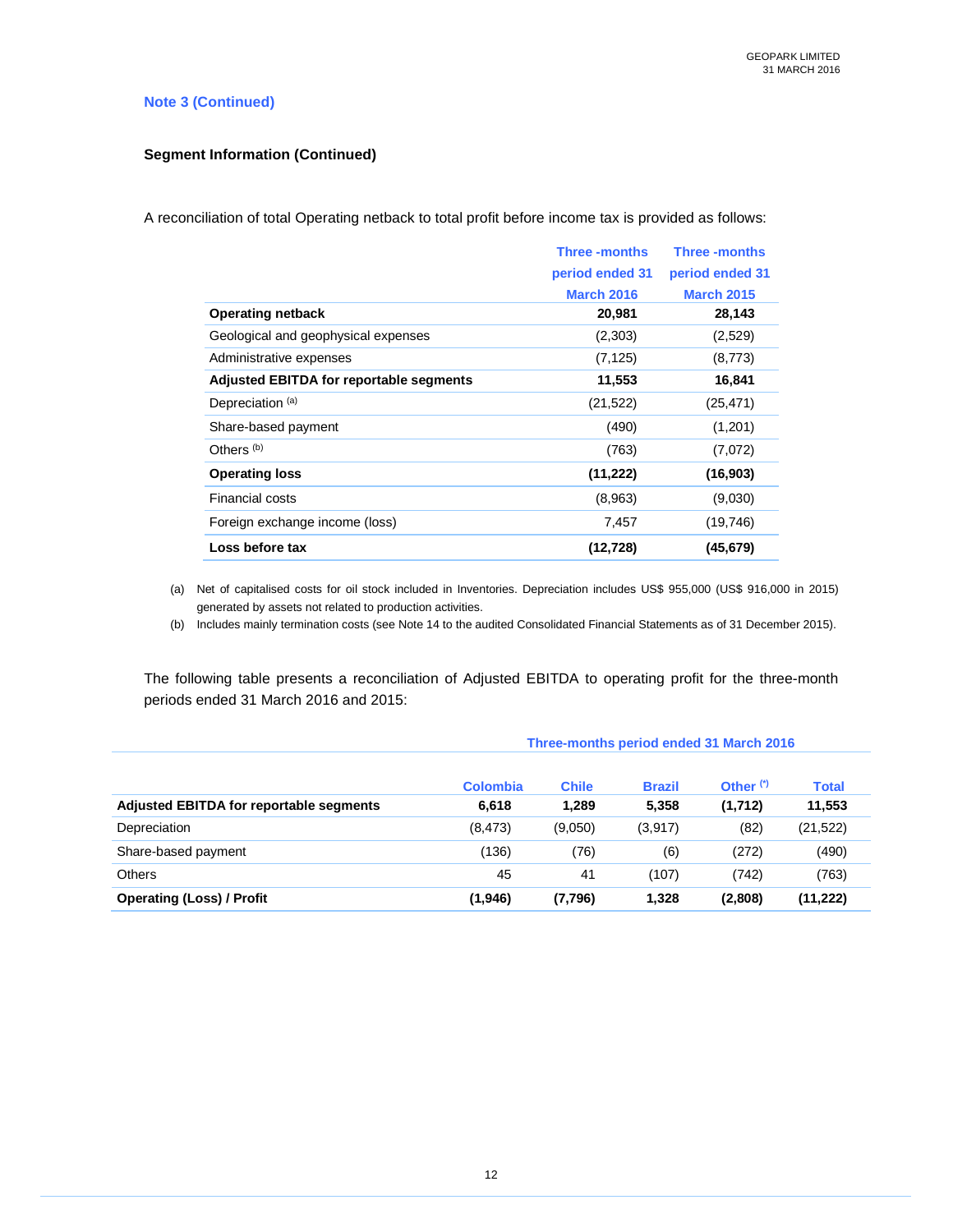# **Note 3 (Continued)**

### **Segment Information (Continued)**

|                                         | Three-months period ended 31 March 2015 |              |               |             |              |
|-----------------------------------------|-----------------------------------------|--------------|---------------|-------------|--------------|
|                                         | <b>Colombia</b>                         | <b>Chile</b> | <b>Brazil</b> | Other $(7)$ | <b>Total</b> |
| Adjusted EBITDA for reportable segments | 16,303                                  | (45)         | 6,960         | (6, 377)    | 16,841       |
| Depreciation                            | (11, 110)                               | (10, 807)    | (3, 473)      | (81)        | (25, 471)    |
| Share-based payment                     | (141)                                   | 68           | (22)          | (1, 106)    | (1,201)      |
| Others $(*)$                            | (1,264)                                 | (5, 399)     | (315)         | (94)        | (7,072)      |
| <b>Operating Profit / (Loss)</b>        | 3,788                                   | (16, 183)    | 3,150         | (7,658)     | (16, 903)    |

(\*) Includes Argentina, Peru and Corporate.

(\*\*) Includes termination costs.

## **Note 4**

# **Production and operating costs**

|                                 | <b>Three-months period</b> | <b>Three-months period</b> |
|---------------------------------|----------------------------|----------------------------|
| <b>Amounts in US\$ '000</b>     | ended 31 March 2016        | ended 31 March 2015        |
| Staff costs                     | 3,041                      | 5,605                      |
| Well and facilities maintenance | 1,912                      | 4,958                      |
| Consumables                     | 1,688                      | 2,491                      |
| Royalties                       | 1,756                      | 2,083                      |
| <b>Transportation costs</b>     | 757                        | 1,482                      |
| Equipment rental                | 916                        | 1,040                      |
| Field camp                      | 492                        | 970                        |
| Gas plant costs                 | 1,647                      | 504                        |
| Non operated blocks costs       | 292                        | 870                        |
| Share-based payment             | 80                         | 1                          |
| Other costs                     | 174                        | 2,348                      |
| Crude oil stock variation       | 260                        | 1,543                      |
|                                 | 13,015                     | 23,895                     |

### **Note 5**

# **Geological and geophysical expenses**

| <b>Amounts in US\$ '000</b>       | <b>Three-months period</b><br>ended 31 March 2016 | <b>Three-months period</b><br>ended 31 March 2015 |
|-----------------------------------|---------------------------------------------------|---------------------------------------------------|
| Staff costs                       | 1.709                                             | 2,019                                             |
| Share-based payment               | 51                                                | 132                                               |
| Other services                    | 594                                               | 617                                               |
| Allocation to capitalised project | $\blacksquare$                                    | (107)                                             |
|                                   | 2.354                                             | 2.661                                             |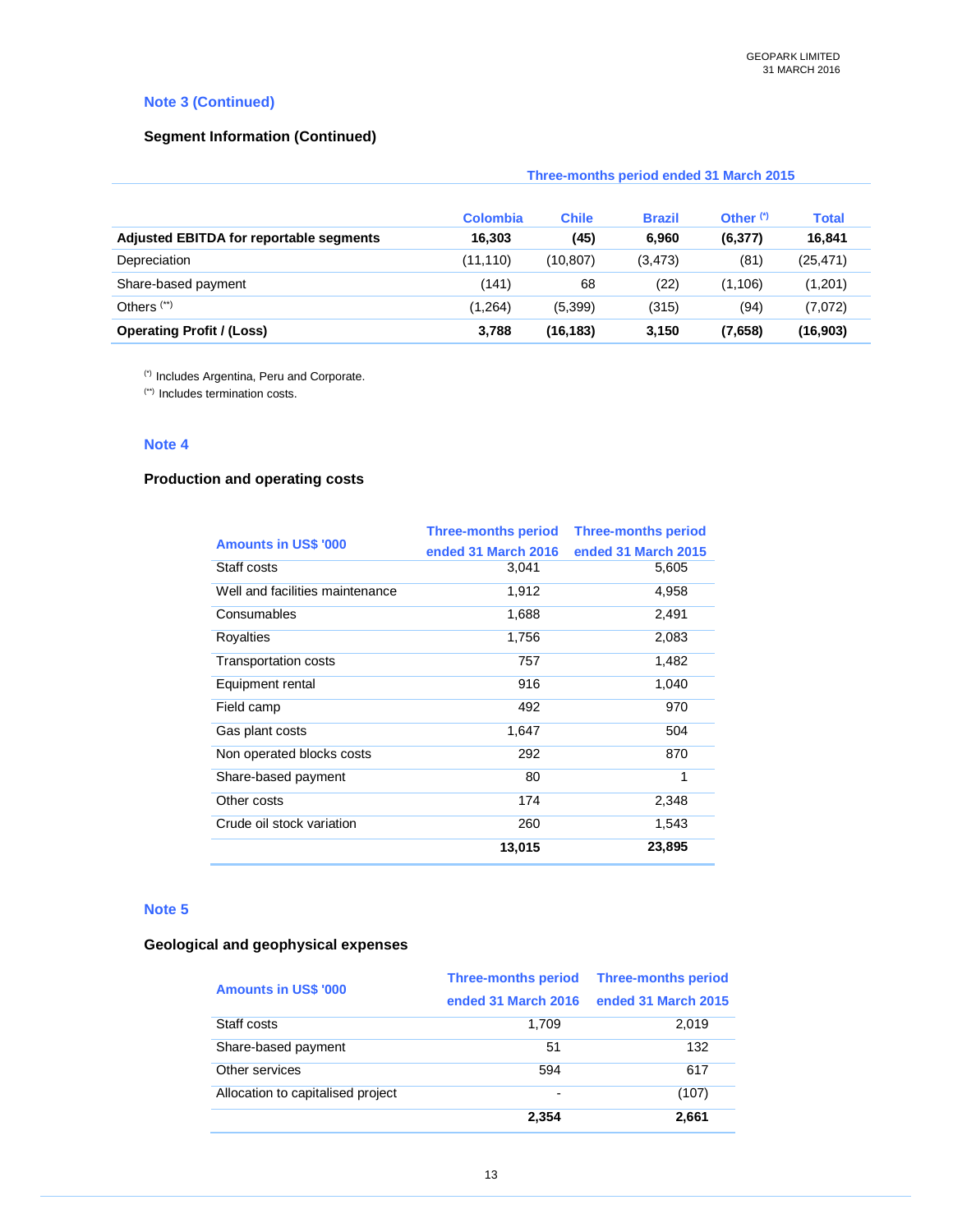# **Administrative expenses**

| <b>Amounts in US\$ '000</b>   | <b>Three-months period</b> | <b>Three-months period</b> |
|-------------------------------|----------------------------|----------------------------|
|                               | ended 31 March 2016        | ended 31 March 2015        |
| Staff costs                   | 4.472                      | 5,359                      |
| Share-based payment           | 359                        | 1,068                      |
| Consultant fees               | 739                        | 913                        |
| Office expenses               | 510                        | 901                        |
| New projects                  | 104                        | 147                        |
| Travel expenses               | 196                        | 238                        |
| Director fees and allowance   | 374                        | 273                        |
| Other administrative expenses | 730                        | 942                        |
|                               | 7,484                      | 9,841                      |

# **Note 7**

# **Selling expenses**

| <b>Amounts in US\$ '000</b> | <b>Three-months period</b> | <b>Three-months period</b> |
|-----------------------------|----------------------------|----------------------------|
|                             | ended 31 March 2016        | ended 31 March 2015        |
| Transportation              | 2.593                      | 2.211                      |
| Selling taxes and other     | 78                         | 96                         |
|                             | 2.671                      | 2.307                      |

# **Note 8**

### **Financial costs**

|                                                | <b>Three-months</b> | <b>Three-months</b> |
|------------------------------------------------|---------------------|---------------------|
| <b>Amounts in US\$ '000</b>                    | period ended 31     | period ended 31     |
|                                                | <b>March 2016</b>   | <b>March 2015</b>   |
| <b>Financial expenses</b>                      |                     |                     |
| Bank charges and other financial costs         | 910                 | 1,007               |
| Unwinding of long-term liabilities             | 845                 | 714                 |
| Interest and amortisation of debt issue costs  | 7,906               | 7,749               |
| Less: amounts capitalised on qualifying assets | (126)               | (103)               |
| <b>Financial income</b>                        |                     |                     |
| Interest received                              | (572)               | (337)               |
|                                                | 8,963               | 9,030               |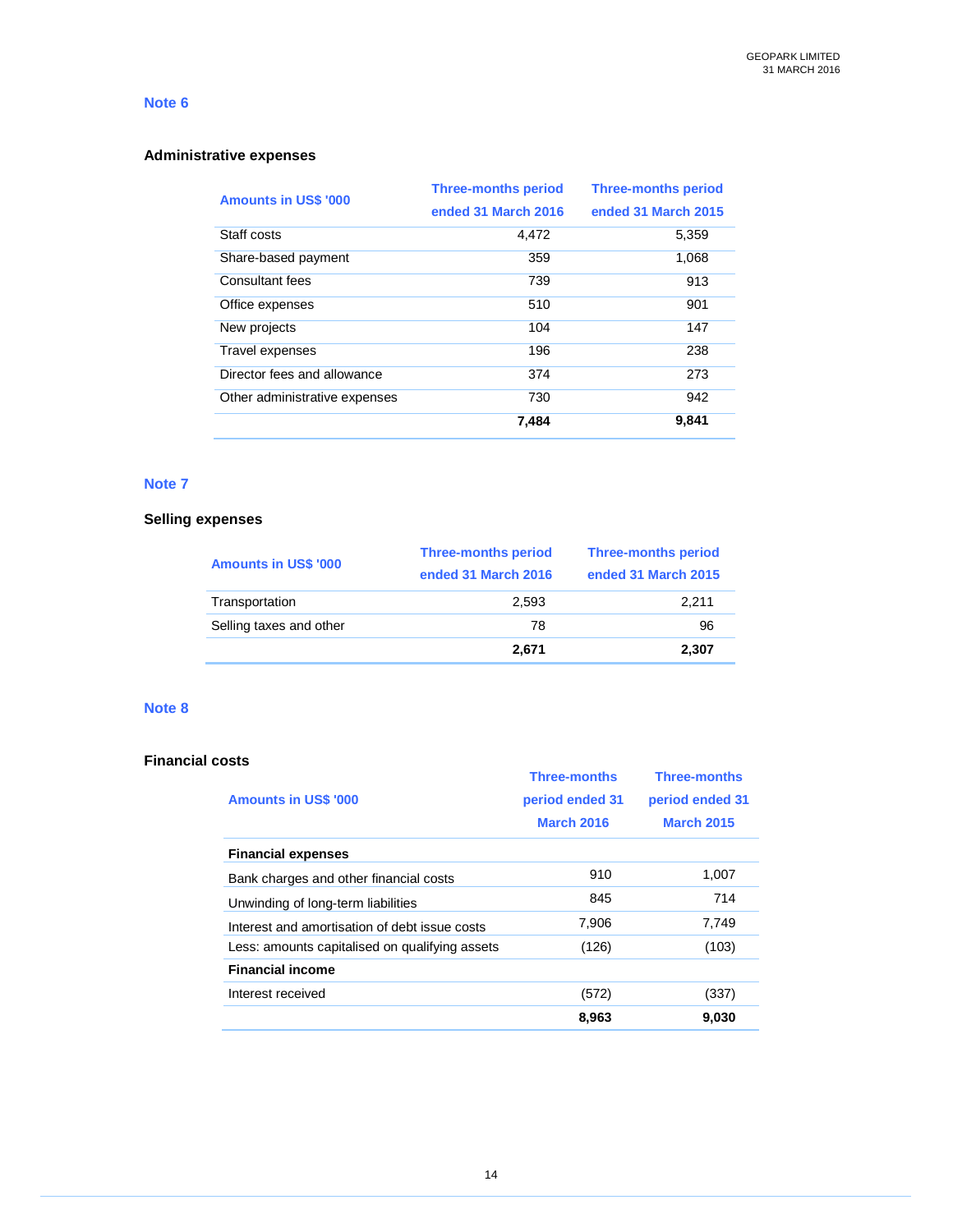# **Property, plant and equipment**

|                                                      |                       | <b>Furniture.</b>        | <b>Production</b>    | <b>Buildings</b><br>and  |                       | <b>Exploration</b><br>and |                          |
|------------------------------------------------------|-----------------------|--------------------------|----------------------|--------------------------|-----------------------|---------------------------|--------------------------|
|                                                      | Oil & gas             | equipment                | facilities and       | improve-                 | <b>Construction</b>   | evaluation                | <b>TOTAL</b>             |
| <b>Amounts in US\$'000</b><br>Cost at 1 January 2015 | properties<br>749,947 | and vehicles<br>12,057   | machinery<br>111,646 | ments<br>9,527           | in progress<br>59,425 | assets<br>140,444         | 1,083,046                |
|                                                      |                       |                          |                      |                          |                       |                           |                          |
| Additions                                            | $(1,956)^{(1)}$       | 365                      | $\blacksquare$       | 24                       | 7,927                 | 3,933                     | 10,293                   |
| <b>Transfers</b>                                     | 10,959                | 229                      | 3.649                | $\overline{\phantom{a}}$ | (9,806)               | (5,031)                   | $\overline{\phantom{a}}$ |
| Currency translation differences                     | (15, 558)             | (37)                     |                      | 190                      | (1,510)               | (514)                     | (17, 429)                |
| Cost at 31 March 2015                                | 743,392               | 12,614                   | 115,295              | 9,741                    | 56,036                | 138,832                   | 1,075,910                |
| Cost at 1 January 2016                               | 648,992               | 13,745                   | 124,832              | 10,518                   | 29,823                | 87,000                    | 914,910                  |
| <b>Additions</b>                                     | 137                   | 229                      |                      |                          | 4,506                 | 3,625                     | 8,497                    |
| <b>Transfers</b>                                     | 4,011                 | $\overline{\phantom{a}}$ | 1,558                | $\overline{\phantom{a}}$ | (5,628)               | 59                        |                          |
| Currency translation differences                     | 7,429                 | 61                       | 651                  | 17                       |                       | 697                       | 8,855                    |
| Cost at 31 March 2016                                | 660,569               | 14,035                   | 127,041              | 10,535                   | 28,701                | 91,381                    | 932,262                  |
|                                                      |                       |                          |                      |                          |                       |                           |                          |
| Depreciation and write-down<br>at 1 January 2015     | (240, 439)            | (4, 449)                 | (45, 147)            | (2, 244)                 |                       |                           | (292, 279)               |
| Depreciation                                         | (20, 950)             | (692)                    | (2,920)              | (224)                    |                       | $\blacksquare$            | (24, 786)                |
| Currency translation differences                     | 1,805                 | (107)                    |                      | (121)                    |                       |                           | 1,577                    |
| Depreciation and write-down<br>at 31 March 2015      | (259, 584)            | (5, 248)                 | (48,067)             | (2,589)                  |                       |                           | (315, 488)               |
|                                                      |                       |                          |                      |                          |                       |                           |                          |
| Depreciation and write-down<br>at 1 January 2016     | (321, 173)            | (7, 317)                 | (60, 614)            | (3, 195)                 |                       |                           | (392, 299)               |
| Depreciation                                         | (17, 188)             | (732)                    | (3,072)              | (223)                    |                       | $\blacksquare$            | (21, 215)                |
| Currency translation differences                     | (1, 155)              | (20)                     | (111)                | (9)                      |                       | $\blacksquare$            | (1, 295)                 |
| Depreciation and write-down<br>at 31 March 2016      | (339, 516)            | (8,069)                  | (63, 797)            | (3, 427)                 |                       |                           | (414, 809)               |
|                                                      |                       |                          |                      |                          |                       |                           |                          |
| Carrying amount at 31 March<br>2015                  | 483,808               | 7,366                    | 67,228               | 7,152                    | 56,036                | 138,832                   | 760,422                  |
| Carrying amount at 31 March<br>2016                  | 321,053               | 5,966                    | 63,244               | 7,108                    | 28,701                | 91,381                    | 517,453                  |

(1) Corresponds to the effect of restimation of assets retirement obligations in Colombia.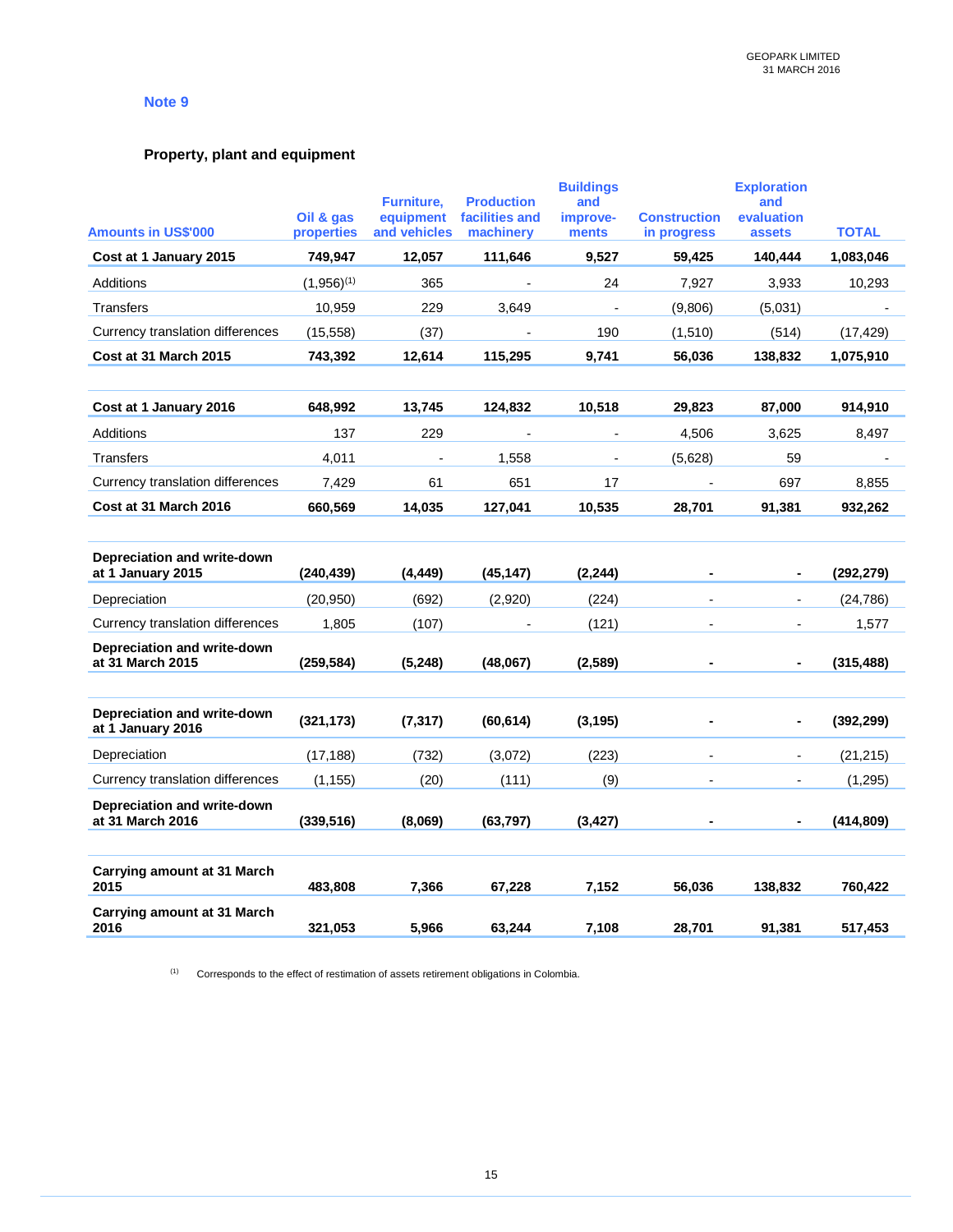### **Share capital**

|                                              | <b>Three-months</b> |                      |
|----------------------------------------------|---------------------|----------------------|
|                                              | period ended 31     | <b>Year ended 31</b> |
| <b>Issued share capital</b>                  | <b>March 2016</b>   | December 2015        |
| Common stock (US\$ '000)                     | 60                  | 59                   |
| The share capital is distributed as follows: |                     |                      |
| Common shares, of nominal US\$ 0.001         | 60,028,985          | 59,535,614           |
| Total common shares in issue                 | 60,028,985          | 59,535,614           |
|                                              |                     |                      |
| Authorised share capital                     |                     |                      |
| US\$ per share                               | 0.001               | 0.001                |
|                                              |                     |                      |
| Number of common shares (US\$ 0.001 each)    | 5,171,949,000       | 5.171.949.000        |
| Amount in US\$                               | 5,171,949           | 5,171,949            |

GeoPark's share capital only consists of common shares. The authorized share capital consists of 5,171,949,000 common shares of par value US\$ 0.001 per share. All of the Company issued and outstanding common shares are fully paid and nonassessable. The Company also has an employee incentive program, pursuant to which it has granted share awards to its senior management and certain key employees (see Notes 25 and 29 to the audited Consolidated Financial Statements as of 31 December 2015).

#### **Note 11**

# **Borrowings**

The outstanding amounts are as follows:

|                                                     |                      | <b>Year ended</b>  |
|-----------------------------------------------------|----------------------|--------------------|
|                                                     | At                   | <b>31 December</b> |
| <b>Amounts in US\$ '000</b>                         | <b>31 March 2016</b> | 2015               |
| Notes GeoPark Latin America<br>Agencia en Chile (a) | 297,228              | 302,495            |
| Banco Itaú (b)                                      | 58.516               | 69.142             |
| Banco de Chile (c)                                  | 7.084                | 7,036              |
| Banco de Crédito e Inversiones (d)                  | 185                  |                    |
|                                                     | 363,013              | 378,673            |

#### Classified as follows:

| Current     | 30.656  | 35.425  |
|-------------|---------|---------|
| Non-Current | 332,357 | 343,248 |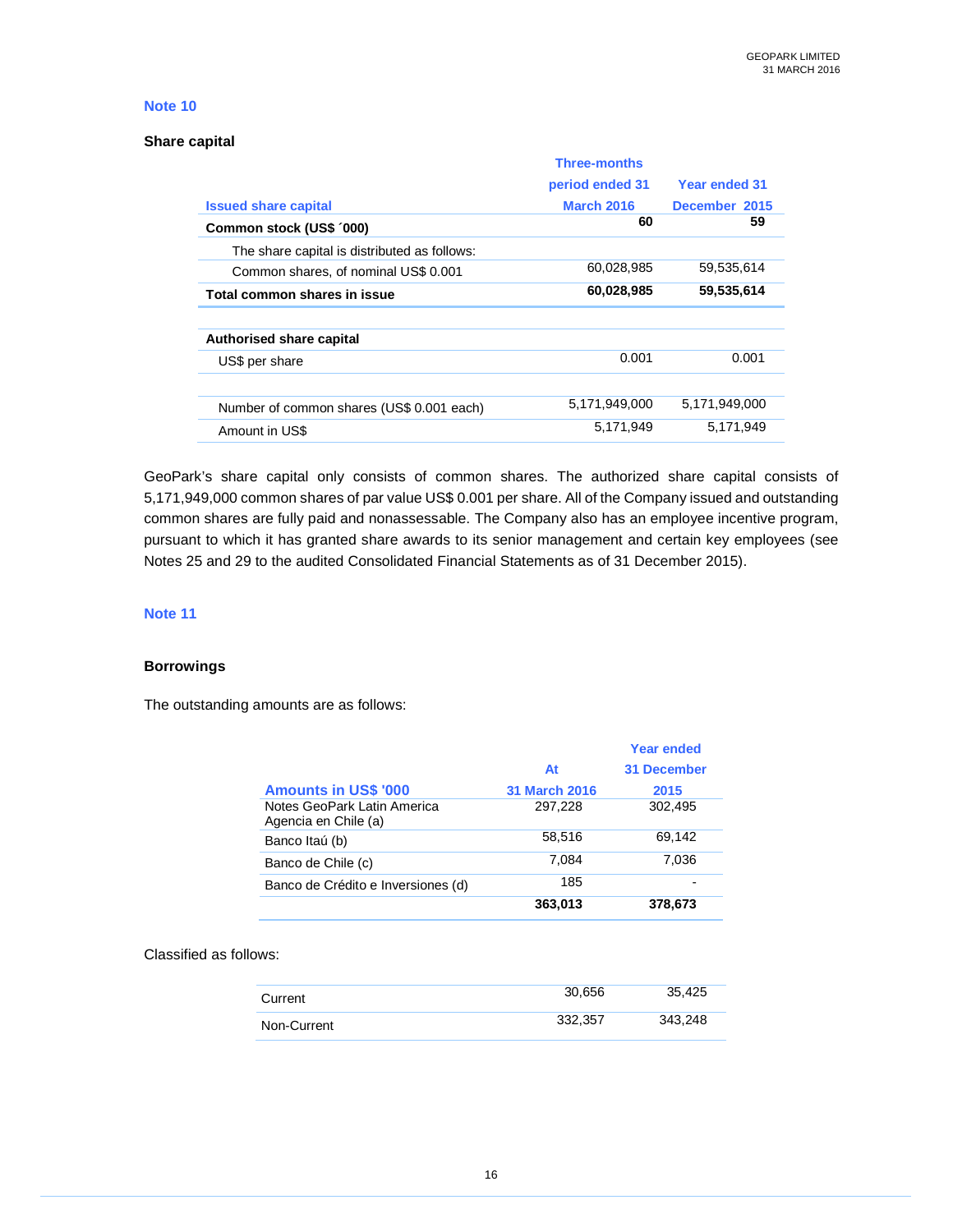#### **Note 11 (Continued)**

#### **Borrowings (Continued)**

(a) During February 2013, the Company successfully placed US\$ 300 million notes which were offered under Rule 144A and Regulation S exemptions of the United States Securities laws.

The Notes, issued by the Company's wholly-owned subsidiary GeoPark Latin America Limited Agencia en Chile ("the Issuer"), were priced at 99.332% and carry a coupon of 7.50% per annum (yield 7.625% per annum). Final maturity of the notes will be 11 February 2020. The Notes are guaranteed by GeoPark Limited and GeoPark Latin America Cooperatie U.A. and are secured with a pledge of all of the equity interests of the Issuer in GeoPark Chile S.A. and GeoPark Colombia S.A. and a pledge of certain intercompany loans. The debt issuance cost for this transaction amounted to US\$ 7,637,000. The indenture governing our Notes due 2020 includes incurrence test covenants that provides among other things, that, the Debt to EBITDA ratio should not exceed 2.5 times and the EBITDA to Interest ratio should exceed 3.5 times. As of the date of these interim condensed consolidated financial statements, the Company's Debt to EBITDA ratio was 5.3 times and the EBITDA to Interest ratio was 2.2 times, primarily due to the lower oil prices that impacted the Company's EBITDA generation. Failure to comply with the incurrence test covenants does not trigger an event of default. However, this situation may limit the Company's capacity to incur additional indebtedness, as specified in the indenture governing the Notes. Incurrence covenants as opposed to maintenance covenants must be tested by the Company before incurring additional debt or performing certain corporate actions including but not limited to dividend payments, restricted payments and others, (other than in each case, certain specific exceptions). As of the date of these interim condensed consolidated financial statements, the Company is in compliance of all the indenture's provisions.

(b) During March 2014, GeoPark executed a loan agreement with Itaú BBA International for US\$ 70,450,000 to finance the acquisition of a 10% working interest in the Manatí field in Brazil. The interest rate applicable to this loan is LIBOR plus 3.9% per annum. The interest will be paid semi-annually; principal will be cancelled semi-annually with a year grace period. The debt issuance cost for this transaction amounted to US\$ 3,295,000. In March 2015, the Company reached an agreement to: (i) extend the principal payments that were due in 2015 (amounting to approximately US\$ 15,000,000), which will be divided pro-rata during the remaining principal installments, starting in March 2016 and (ii) to increase the variable interest rate to six-month LIBOR + 4.0%. As a result of the above, in March 2016 the Company paid US\$ 10.000.000 corresponding to principal payments under the current principal amortization schedule.

The facility agreement includes customary events of default, and requires the Brazilian subsidiary to comply with customary covenants, including the maintenance of a ratio of net debt to EBITDA of up to 3.5x for the first two years and up to 3.0x thereafter. The credit facility also limits the borrower's ability to pay dividends if the ratio of net debt to EBITDA is greater than 2.5x. As of the date of these interim condensed consolidated financial statements, the Company has complied with these covenants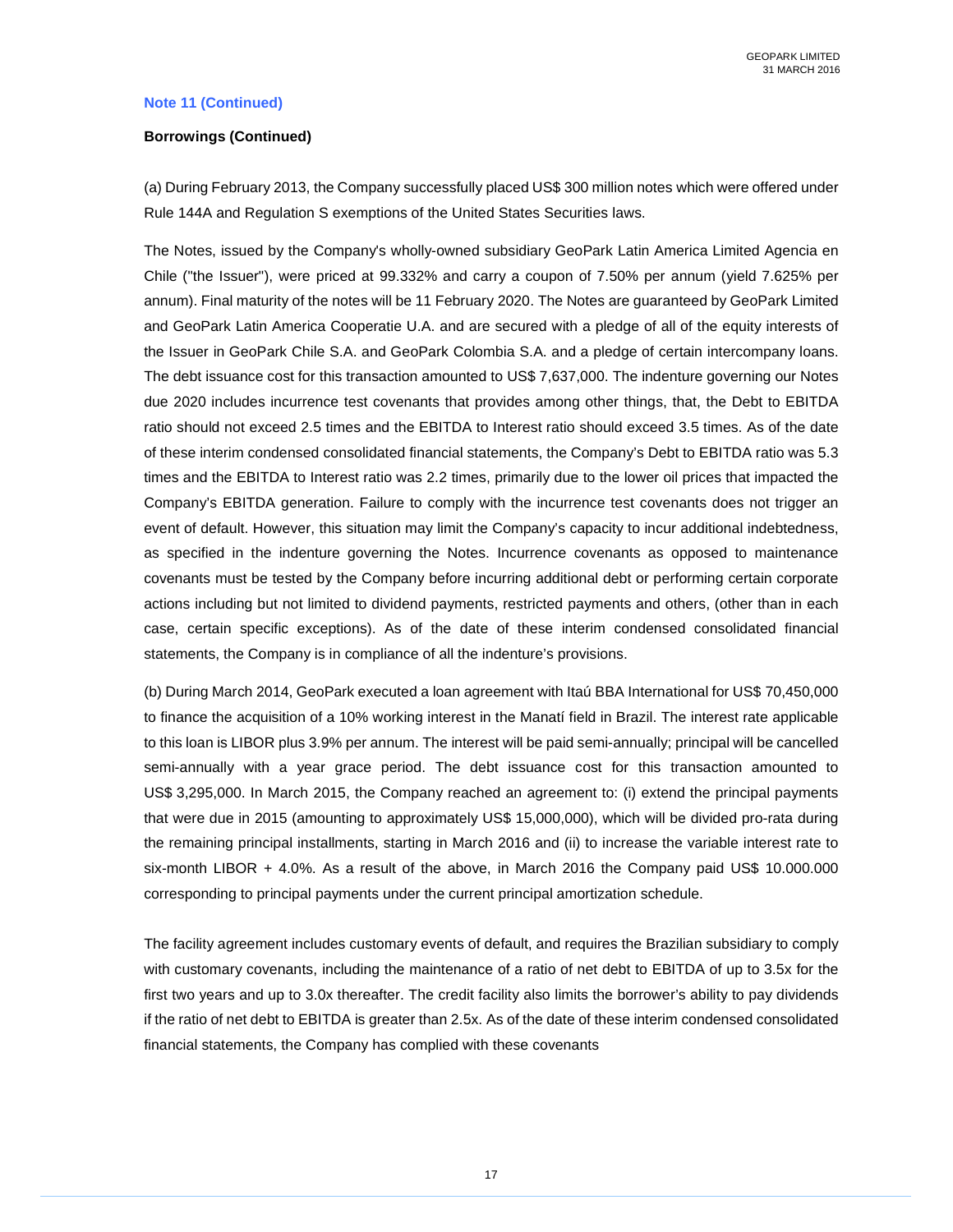# **Note 11 (Continued)**

# **Borrowings (Continued)**

(c) During December 2015, GeoPark executed a loan agreement with Banco de Chile for US\$ 7,028,000 to finance the start-up of new Ache gas field in GeoPark-operated Fell Block. The interest rate applicable to this loan is LIBOR plus 2.35% per annum. The interest and the principal will be paid on monthly basis; with a six months grace period, with final maturity on December 2017.

(d) During February 2016, GeoPark executed a loan agreement with Banco de Crédito e Inversiones for US\$ 186,000 to finance the acquisition of vehicles for the Chilean operation. The interest rate applicable to this loan is 4.14% per annum. The interest and the principal will be paid on monthly basis, with final maturity on February 2019.

As of the date of this interim condensed consolidated report, the Group has available credit lines for over US\$ 41,000,000.

## **Note 12**

### **Provisions and other long-term liabilities**

The outstanding amounts are as follows:

|                                                                     |                      | <b>Year ended</b>  |
|---------------------------------------------------------------------|----------------------|--------------------|
|                                                                     | At                   | <b>31 December</b> |
| <b>Amounts in US\$ '000</b>                                         | <b>31 March 2016</b> | 2015               |
| Assets retirement obligation and other<br>environmental liabilities | 32.774               | 31,617             |
| Deferred income                                                     | 4.884                | 5,033              |
| Other                                                               | 6,130                | 5,800              |
|                                                                     | 43,788               | 42,450             |